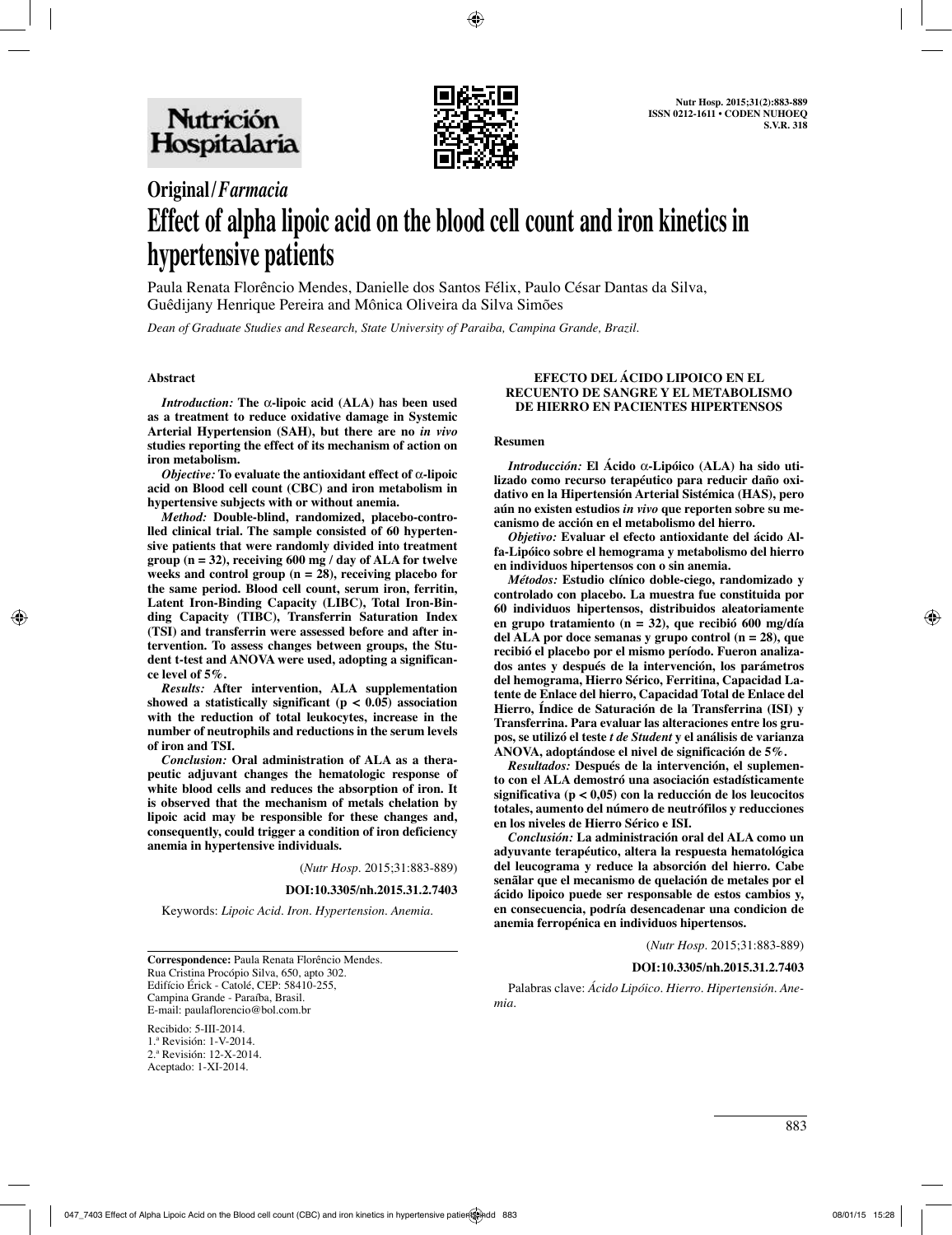## **Introduction**

The etiology of Non-Communicable Diseases (NCDs) has been linked to oxidative damage produced by Reactive Oxygen Species (ROS), and iron has been associated with the establishment of an oxidative stress condition by acting as a catalyst of ROS formation reactions, especially when iron is in excess. However, studies have reported that deficiency of this mineral affects the production of proteins with antioxidant potential, suggesting that oxidative stress may be associated with iron deficiency anemia, contributing to complications in the pathophysiology of other diseases that are influenced by oxidizing agents $1,2,3$ .

Anemia is an aggravating or precipitating factor for heart failure and has encouraged the performance of studies to understand this cause / precipitation relationship, becoming prognostic factor in hypertensive patients, since Systemic Arterial Hypertension (SAH) and *Diabetes mellitus* have been indicated as key responsible for heart failure (HF) in African descent<sup>4,5,6</sup>. Thus, it becomes important to evaluate iron metabolism and the prevalence of anemia in a population with SAH, due to its role as an aggravating factor for cardiovascular risks7 .

Considering the potential of alpha-lipoic acid (ALA) as a treatment for reducing oxidative damage, studies on its use as a therapeutic agent in pathologies related to the overproduction of free radicals should be carried out, because this is considered a universal antioxidant and for knowing the role of oxidative stress in the pathophysiology of hypertension and other NCDs<sup>4,7,8</sup>.

In this context, this study aims to evaluate the effect of supplementation with ALA on the blood count and iron metabolism parameters in hypertensive individuals, anemic or not, in order to obtain information that may be used to prevent or slow the progression of pathological events in SAH and / or iron deficiency anemia.

## **Methods**

## *Design*

This is a clinical double-blind randomized placebo-controlled trial conducted between October 2012 and January 2013 in a Basic Health Unit of a Municipality in Northeastern Brazil.

## *Sample Size*

Formulas for sample size calculation differ depending on the type of study design and the studies out $come(s)$ . The sample size was based Noordzij et al<sup>9</sup>. In this study the sample obtained 27 patients per group  $\text{(alpha = } 0.05; \text{ power} = 80\%).$ 

## *Study population and patients*

The total study population consisted of 105 hypertensive patients, diabetic or not, registered on system of follow-up of hypertensive and diabetic patients (HIPERDIA) and aged over 40 years. Patients with other chronic diseases and those with inflammation, infections, frequent or excessive alcohol consumption, smoking, pregnancy and use of other antioxidant or drugs that could interact with iron were excluded. Among the 67 patients selected, there were seven losses and the total sample consisted of 60 patients.

## *Ethical considerations*

The study followed the ethical guidelines and was approved by the Ethics Research Committee under CAAE No. 02505712.0.3001.5182. All participants signed the Informed Consent Form and completed a questionnaire that addressed demographic and economic issues, as well as questions on lifestyle, clinical condition and use of medications.

## *Interventions*

Participants underwent pre-intervention clinical and laboratory assessment and received guidance on the treatment duration, which would be twelve weeks and dosage of 600mg/day divided into two daily doses (morning and evening), as usual dose recommended in literature. Then, bottles containing capsules of 300mg of lipoic acid or placebo, both with the same physical characteristics, were randomly delivered to each participant. Thus, patients were divided into two groups: treatment group  $(n = 32)$  who received supplementation with Alpha-Lipoic Acid, and control group  $(n = 28)$  who received placebo and at the end of the intervention, new laboratory tests for purposes of inter- and intra-group comparisons were performed.

## *Laboratory studies*

Blood counts were performed on automated equipment Mindray BC- 5380 (Mindray). The reference values considered for hemoglobin followed those adopted by WHO to define anemia (< 12 g/dL for women and  $\lt$  13 g/dL for men)<sup>10</sup> and the other parameters followed values adopted by national literature.

Ferritin analyses were performed in equipment Access® 2 Immunoassay Ssystem (Beckman Coulter) using the Access Ferritincom assay and immunoassay methodology by chemiluminescence for quantitative measurement<sup>11</sup> and Serum Iron was determined in Cobas Mira Plus® apparatus using Iron Liquiform kit from Labtest Diagnóstica by Colorimetric methodology (modified Goodwin)<sup>12</sup>. Latent Iron-Binding Capa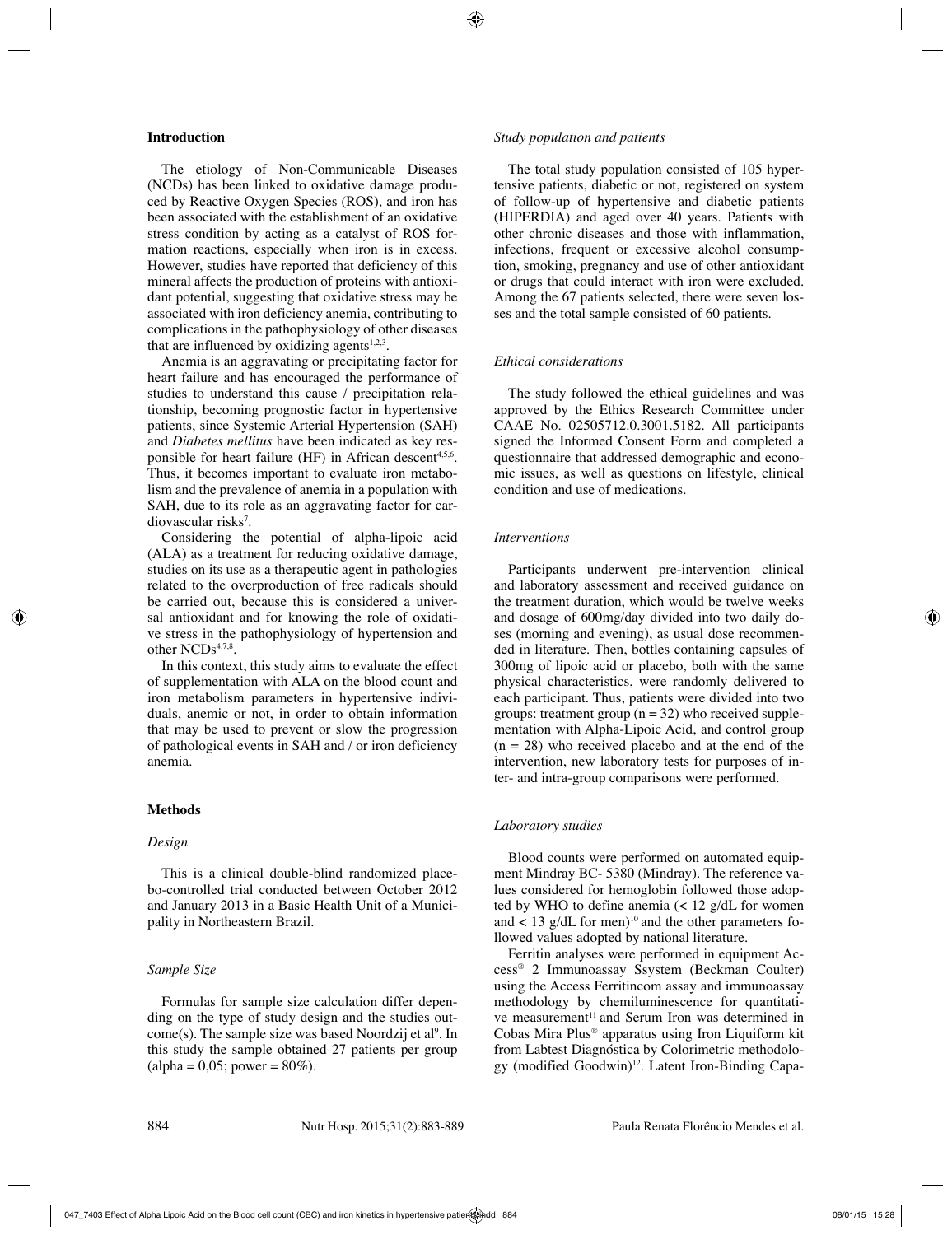city (LIBC) was determined using the same equipment and the IBC liquiform  $kit^{13}$ .

Total Iron-Binding Capacity (TIBC), Transferrin Saturation index (TSI) and transferrin values were obtained based on serum iron and LIBC<sup>13</sup> calculations. Serum iron values between 50 and 170  $\mu$ g/dL for women and between 65 and 170  $\mu$ g/dL for men<sup>12</sup>, LIBC (140-280 µg/dL), TIBC (250-450 µg/dL), TSI (20- 50%) transferrin (200-300 mg/dl) Ferritin between 11 and 307 ng/ml for women and between 24 and 336 ng/ mL for men, were considered normal<sup>11,13</sup>.

## *Statistical analysis*

To test the normality of data distribution the Shapiro-Wilk test was used. Data were described as mean and standard deviation in order to verify differences between treatment and control groups after the experimental period (dependent observations), as well as differences between groups (independent observations) using mixed analysis of variance (ANOVA) and paired Student t test. Significance level of 5 % was adopted in order to minimize type-I error. As a measure to estimate the effect size, the Cohen's *d* coefficient was used, where values up to 0.20 are considered as low clinical effect, between 0.21 and 0.79 as moderate effect and above 0.80 as large effect. All analyses were performed with the SPSS software version 18.0 (SPSS Inc, Chicago, USA).

## **Results**

The data obtained in the laboratory evaluation showed that major changes occurred among white blood count and iron kinetics parameters (Tables I and II). Among erythrogram parameters, the decrease in mean MCV and increase in RDW values were considered statistically significant ( $p < 0.05$ ) in the treated group. In relation to WBC, the reduction of total leukocytes and monocytes and increase in the number of neutrophils were also considered significant in the group that received lipoic acid (Table I).

In the intra-group analysis of variance for all parameters related to iron kinetics, there was statistical significance in the reduction of Serum Iron, Transferrin, TIBC, TSI and LIBC ( $p < 0.05$ ). The treatment group showed no statistically significant changes ( $p > 0.05$ ) for parameter ferritin (Table II).

The *Cohen's d* coefficient showed that lipoic acid exerted a significant clinical effect  $(> 0.8)$  on serum iron, transferrin and TIBC, when compared to values obtained in the control group (Table II).

# **Discussion**

ALA is a potentially effective antioxidant because it is easily absorbed through the diet and converted by cells into useable form, with low toxicity and a variety of antioxidant properties $14$ . In the cardiovascular area, dietary supplementation with lipoic acid has been successfully tested under conditions associated with imbalance of the redox status such as ischemia-reperfusion injury, heart failure and hypertension $15$ . However, in the hematologic area, a clinical study conducted with healthy subjects compared the antioxidant and hematological properties of N-acetylcysteine and α-lipoic acid and demonstrated that the use of ALA had no effect on the hematological response in erythrogram parameters<sup>16</sup>.

In the present study, only two patients (3.3% of the sample) had erythrocyte and iron metabolism values compatible with iron deficiency anemia, one being female and under 60 years of age. The male patient did not have hemoglobin levels below 13 g/dL before intervention and after intervention, the patient showed no microcytosis and hypochromia, featuring a mild and early stage anemia<sup>17</sup>.

Through the low frequency of iron deficiency anemia (IDA) in the study group, classified as normal or acceptable according to criteria of WHO<sup>18</sup>, can be considered that there is an effective participation of health professionals working in primary care, informing and advising patients about the importance of foods rich in Fe. Furthermore, fortification of corn flour, which became compulsory in Brazil from 200419 may be a contributing factor to the low prevalence of anemia in the sample, since most patients have low family income, and by this economic class be more favored by the fortification program, which was implemented as a measure of prevention and intervention for the high prevalence of iron deficiency anemia among poorer populations.

Regarding the erythrogram results, the reduction in the mean MCV values and increase in RDW values cannot be attributed to the use of lipoic acid in the treatment group because the control group also showed statistically significant values for these parameters. Therefore, supplementation with lipoic acid should not be associated with changes in red blood cell counts.

The results of this study confirm data previously obtained in a clinical study by Zembron Lacny *et al*16, where hemoglobin, hematocrit, MCV and MCH values were not affected by the use of lipoic acid. Similar results were obtained in a study with sickle-cell patients and healthy controls, which, after supplementation with lipoic acid, maintained similar erythrocytes, hemoglobin and hematocrit levels $20$ .

In assessing the WBC, there were statistically significant changes ( $p < 0.05$ ) in total leukocytes, neutrophils and monocytes. However, statistically significant results of monocytes also occurred in the control group, and therefore should not be associated with the use of lipoic acid. The reduction in the number of leukocytes in the treatment group was statistically significant ( $p < 0.05$ ), but when means and standard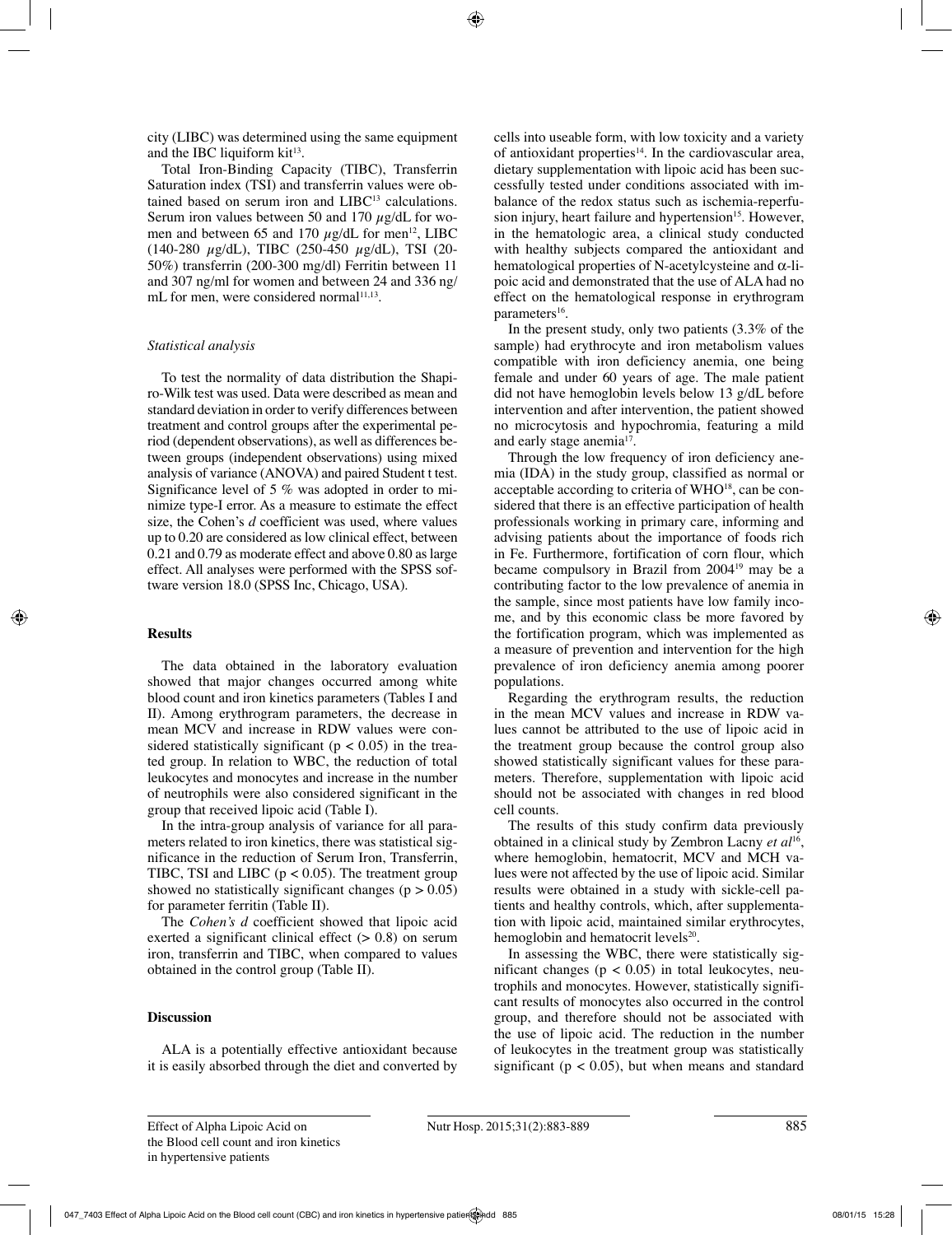|                                        |                     |                                             |                   |          | Table 1          |                                      | Mean values and standard deviations of blood count in treatment and control groups before and after intervention |      |       |                 |                  |
|----------------------------------------|---------------------|---------------------------------------------|-------------------|----------|------------------|--------------------------------------|------------------------------------------------------------------------------------------------------------------|------|-------|-----------------|------------------|
|                                        |                     | F                                           | $returnent(n=32)$ |          |                  |                                      | Control $(n=28)$                                                                                                 |      |       |                 | Inter-group      |
|                                        | Treatment<br>Before | $\label{eq:recurrent} The attempt$<br>After | t                 | p,       | Cohen's d        | $\label{eq:1} The at ment$<br>Before | After Treatment                                                                                                  |      | p,    | Cohen's d       | $\mathcal{F}(p)$ |
| Erythrogram                            |                     |                                             |                   |          |                  |                                      |                                                                                                                  |      |       |                 |                  |
| Erythrocyte (milions/mm <sup>3</sup> ) | $4.42 \pm 0.51$     | $4.495 + 0.72$                              | 0,98              | 0.33     | $\overline{0}$ . | $4.71 \pm 0.45$                      | $4.85 + 0.57$                                                                                                    | 2.12 | 0.04  | 0.27            | $5,30(0,02)$ *   |
| Hemoglobin (g/dL)                      | $13.44 \pm 1.19$    | $\ddot{3}$<br>$13.41 \pm 1$                 | 0.21              | 0.83     | 0.02             | $14.10 \pm 1.25$                     | $14.31 \pm 1.30$                                                                                                 | 1.30 | 0.20  | 0.16            | $6,14(0,01)*$    |
| Hematocryt (%)                         | $39.59 + 3.75$      | $39.03 + 4.70$                              | 0.91              | 0.28     | 0.13             | $41.71\pm3.44$                       | $41.50 + 3.67$                                                                                                   | 0.27 | 0.68  | 0.05            | $5,77(0,02)$ *   |
| $MCV$ (fL)                             | 89.63±5.80          | 87.54±5.41                                  | 2.64              | 0.01     | 0.37             | 88.93±7.15                           | 86.04±5.79                                                                                                       | 4.24 | 50.01 | 0.44            | 0,55(0,46)       |
| MCH(g/dL)                              | $30.50 + 2.16$      | 5.51<br>$30.25 \pm 3$                       | 0.48              | 0.63     | 0.08             | $29.96 + 2.60$                       | 29.68±2.49                                                                                                       | 1.56 | 0.173 | $\overline{11}$ | 0,77(0,38)       |
| MCHC (g/dL)                            | 33.97±0.86          | $34.43 \pm 2.14$                            | 1.52              | 0.13     | 0.30             | $33.79 \pm 1.07$                     | 34.50±1.09                                                                                                       | 3.68 | 50.01 | 0.65            | 0,01(0,89)       |
| RDW $(\%)$                             | $11.72 \pm 0.55$    | $12.56 + 2.08$                              | 2.50              | 0.01     | 0.64             | $11.82 \pm 0.89$                     | $12.18 + 0.64$                                                                                                   | 3.06 | 50.01 | 0.47            | 0,26(0,60)       |
| Platelets $(x1000/\mu L)$              | $252 + 51.0$        | $\overline{1.0}$<br>$248 + 51$              | 0.43              | 0.64     | 0.07             | 248±109                              | $258 + 79$                                                                                                       | 0.99 | 0.33  | 0.10            | 0.02(0.88)       |
| Leukogram                              |                     |                                             |                   |          |                  |                                      |                                                                                                                  |      |       |                 |                  |
| Leucocytes $(\mu L)$                   | $6.793 + 2.064$     | 947<br>$6.359 \pm 1$                        | 2.12              | $0.04*$  | 0.21             | $6.749 + 2.421$                      | $6.473 \pm 1.735$                                                                                                | 0.78 | 0.43  | 0.13            | 0,005(0,94)      |
| Eosinophil <sup>(%)</sup>              | $3.19 \pm 1.59$     | $\overline{6}$<br>$3.59 + 2.$               | 1.05              | 0.30     | 0.15             | 3.89±4.03                            | $3.50 + 2.38$                                                                                                    | 0.56 | 0.59  | 0.12            | 0,26(0,60)       |
| Neutrophil (%)                         | 55.50±9.25          | 58.94±8.08                                  | 2.84              | $40.01*$ | 0.40             | $57.75 \pm 11.84$                    | 59.54±9.49                                                                                                       | 0.99 | 0.32  | 0.16            | 0,39(0,53)       |
| Lymphocytes (%)                        | $33.28 + 8.56$      | .85<br>$31.50 \pm 7$                        | 1.90              | 0.06     | 0.21             | 29.75±10.17                          | $30.50 \pm 9.47$                                                                                                 | 0.55 | 0.58  | 0.08            | 1,07 (0,30)      |
| Monocytes (%)                          | 7.66±1.98           | 89.<br>$5.81 \pm 2$                         | 5.08              | $-0.01$  | 0.79             | $7.86 + 2.95$                        | $6.25 + 2.44$                                                                                                    | 2.66 | 0.01  | 0.60            | 0.33(0.56)       |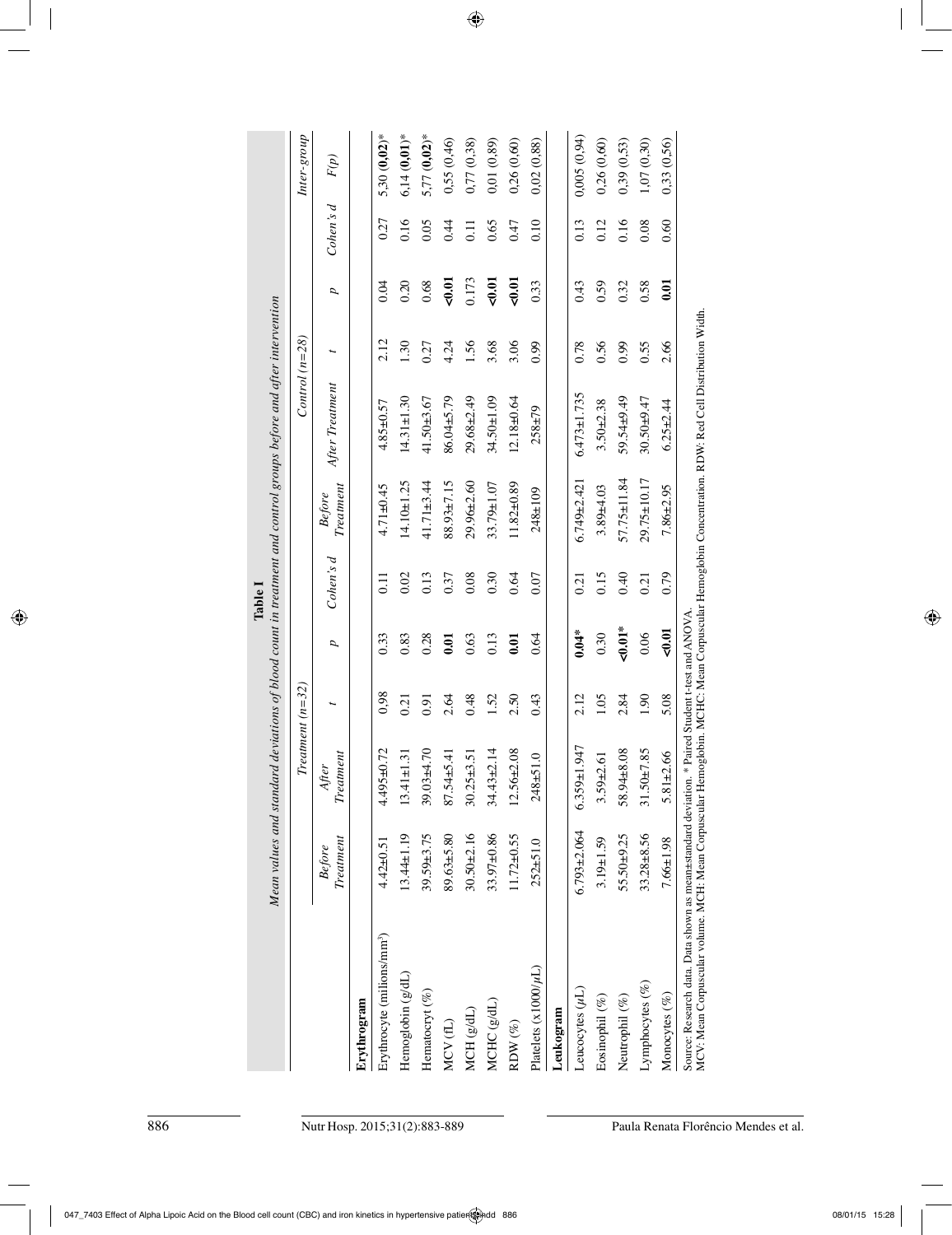|                                                                                                                                                                                                              | Mean values and standard deviations of Iron kinetics in the treatment and control groups before and after intervention |                                         |      |                 |           |                                    |                                       |      |                |           |               |
|--------------------------------------------------------------------------------------------------------------------------------------------------------------------------------------------------------------|------------------------------------------------------------------------------------------------------------------------|-----------------------------------------|------|-----------------|-----------|------------------------------------|---------------------------------------|------|----------------|-----------|---------------|
|                                                                                                                                                                                                              |                                                                                                                        | Treatment $(n=32)$                      |      |                 |           |                                    | Control $(n=28)$                      |      |                |           | Inter-group   |
|                                                                                                                                                                                                              | Treatment<br>Before                                                                                                    | Treatment<br>After                      |      | $\overline{a}$  | Cohen's d | Before<br>Treatment                | After Treatment                       |      | $\overline{a}$ | Cohen's d | F(p)          |
| <b>Iron</b> kinectics                                                                                                                                                                                        |                                                                                                                        |                                         |      |                 |           |                                    |                                       |      |                |           |               |
| Serum Iron $(\mu/dL)$                                                                                                                                                                                        |                                                                                                                        | $135.88\pm 39.87$ 99.31 $\pm 42.95$     | 3.40 | $\approx 0.01*$ | 0.88      |                                    | $104.93 \pm 24.58$ $104.21 \pm 27.89$ | 0.09 | 0.92           | 0.02      | $4.49(0.03)*$ |
| Ferritin (ng/mL)                                                                                                                                                                                             |                                                                                                                        | $129.59 \pm 175.27$ $137.22 \pm 165.57$ | 0.56 | 0.57            | 0.04      |                                    | 114.45±110.72 132.36±115.73           | 2.22 | 0.03           | 0.14      | 0.07(0.78)    |
| Transferrin (mg/dL)                                                                                                                                                                                          |                                                                                                                        | $232.78 \pm 53.45$ 198.53 $\pm 30.15$   | 3.35 | $-0.01$         | 0.81      |                                    | $228.64\pm 69.68$ 197.57 $\pm 24.51$  | 2.25 | 0.03           | 0.66      | 0.08(0.77)    |
| $T\text{BCC}(\mu/\text{dL})$                                                                                                                                                                                 |                                                                                                                        | $332.50 \pm 76.40$ 283.56 $\pm 43.18$   | 3.34 | $-0.01$         | 0.81      |                                    | $326.57 \pm 99.66$ $282.14 \pm 34.99$ | 2.25 | 0.03           | 0.65      | 0.08 (0.77)   |
| TSI(%)                                                                                                                                                                                                       |                                                                                                                        | $41.50 \pm 10.98$ 34.81 $\pm$ 13.03     | 2.59 | $0.01*$         | 0.55      | $34.32 \pm 10.46$ 37.11 $\pm$ 9.14 |                                       | 1.18 | 0.24           | 0.28      | 1.16 (0.28)   |
| $\text{LBC}(\mu/\text{dL})$                                                                                                                                                                                  |                                                                                                                        | $202.50 \pm 57.22$ 184.25 $\pm 45.76$   | 2.32 | 0.02            | 0.35      |                                    | $221.64 \pm 91.53$ $177.93 \pm 38.77$ | 2.52 | 0.01           | 0.67      | 0.24(0.62)    |
| TIBC: Total iron-binding capacity. TSI: Transferrin Saturation Index. LIBC: Latent iron-binding capacity.<br>Source: Research data. Data shown as mean±standard deviation. * Paired Student t-test and ANOVA |                                                                                                                        |                                         |      |                 |           |                                    |                                       |      |                |           |               |

**Table II**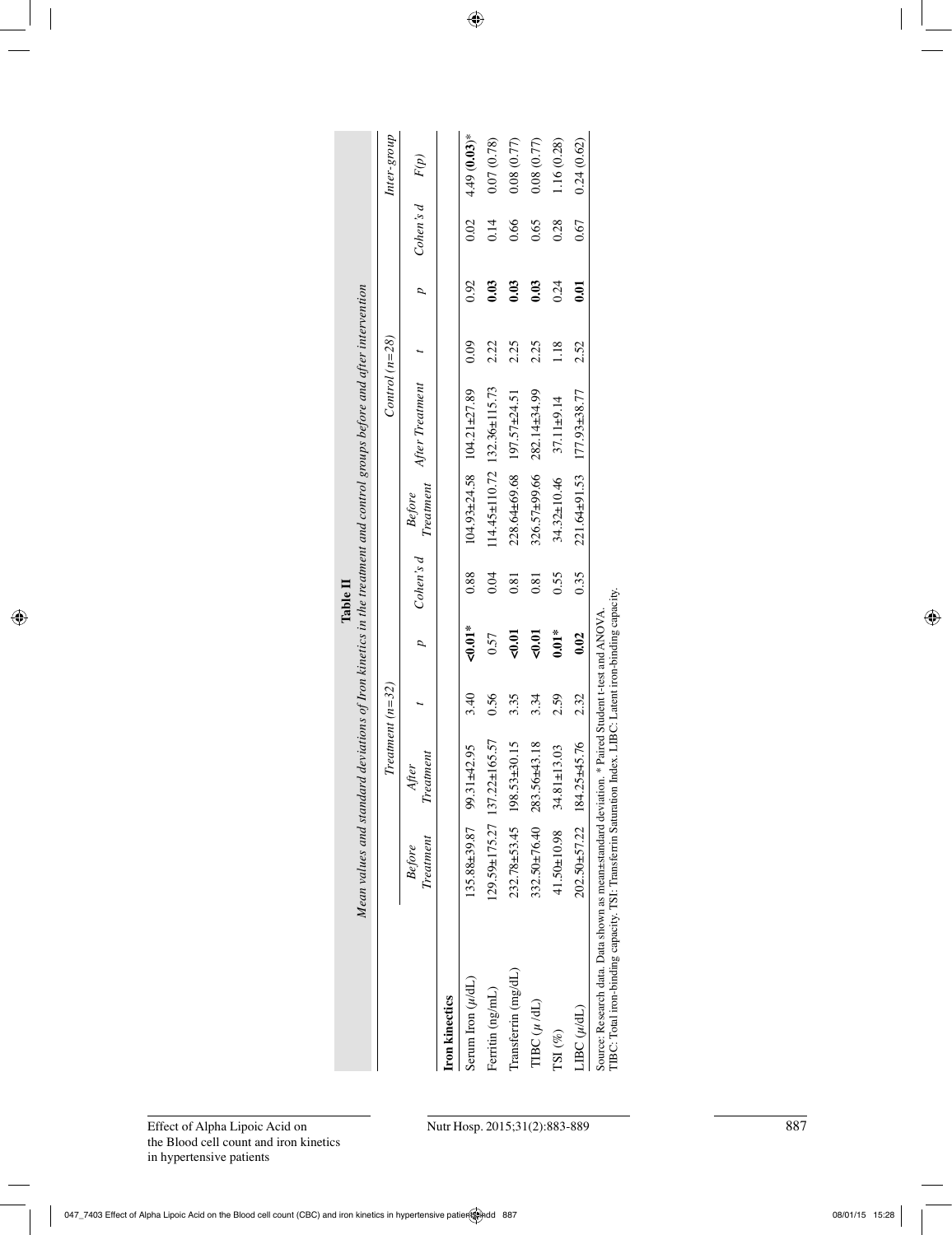deviations were observed, it appears that there was no clinically significant change, either by observing the Cohen's *d* coefficient or by maintaining the means within normal limits. Regarding the increase in neutrophils, there is a statistically significant association  $(p < 0.01)$ , which may be related to the antioxidant action of ALA; however, it is important to emphasize that the variations of means showed no clinical significance because they are within the normal limits and represent no neutrophilia condition. No studies to strengthen or confirm this association between the use of lipoic acid and WBC parameters were found.

In the present study, regarding the parameters that evaluated iron kinetics, reductions were more significant in serum iron, which can be associated with the action of alpha-lipoic acid as a metal chelator. Based on the statistically significant reduction in serum iron and TSI ( $p < 0.05$ ), ALA seems to act as an inhibiting factor of iron absorption, forming insoluble complexes of high affinity, so that iron is not released for absorption $21$ . The reduction of serum iron influences the TSI result, since the calculation of this index depends on the concentrations of serum iron and latent iron-binding capacity, being classified as a limited precision parameter<sup>22</sup>.

After verifying that the serum iron levels remained within normal limits at the end of intervention, could it be concluded that supplementation with lipoic acid had clinical significance on iron absorption? Considering that there was a statistically significant reduction in the iron levels in only twelve weeks of treatment, we cannot rule out the possibility that the use of lipoic acid as a dietary supplement for a longer period would reduce these levels to below the reference limits and consequently characterize anemia with clinical relevance, especially in dealing with elderly and hypertensive patients.

An *in vivo* study with human lens epithelial cells carried out by Goralska et al<sup>23</sup> showed that lipoic acid supplementation reduces the concentration of free iron, reduces the absorption of iron from transferrin and increases the incorporation of iron into ferritin. However, in our study, we could not say that there was incorporation of iron into ferritin in the group supplemented with ALA, since the increase in ferritin levels was statistically significant only in the control group. Furthermore, the ferritin result may have been masked, since its levels can rise due to the unidentified infectious or inflammatory process, and excluding this possibility would require an evaluation of serum levels of C-reactive protein in order to obtain a better assessment of iron stores in the sample<sup>22</sup>.

Statistically significant reductions in transferrin, TIBC and LIBC levels  $(p < 0.05)$  were not associated with treatment with lipoic acid, being also present in the placebo group.

It is considered that the action of ALA may reduce oxidative stress in hypertensive patients; however, the use of this antioxidant for long periods in subjects with poor iron stocks could undermine the normalization of these stocks and contribute to the development of a possible anemia condition.

Prospective clinical trials should be conducted with a larger number of patients showing reduced iron stores in order to reinforce the fact that ALA is a potent inhibitor of the absorption of this mineral as well as to avoid the prescription and / or use of this antioxidant by individuals with hypertension and / or having deficits in iron stores without continuous monitoring of iron stores in order to prevent possible cardiovascular complications as a result of Iron Deficiency Anemia.

## **Conclusion**

In this population, dietary supplementation with lipoic acid has not shown direct association with the hematological parameters that comprise the erythrogram, but this association was significant when changes in WBC and serum markers of iron kinetics were assessed. After intervention, there was a reduction in the levels of serum iron and other markers of the iron kinetics, which can be a result of the chelating activity of lipoic acid. Thus, the results obtained show the importance of appropriate choice of antioxidants in the treatment of hypertension or other diseases with oxidative potential in order to avoid problems arising from the reduction in iron absorption and future complications in iron deficiency anemia conditions. Furthermore, the study may guide the development of new research in the application of lipoic acid in diseases such as *haemochromatosis*.

## **References**

- 1. Brasil. Ministério da Saúde. Secretaria de Atenção Básica. Departamento de Atenção Básica. Guia Alimentar para a população brasileira: promovendo uma alimentação saúdável. (Série A. Normas e Manuais Técnicos). Brasília; 2008.
- 2. Aslan M, Horz M, Kocyigit A, Ozgonul S, Celik H, Erel O. Lymphocyte DNA damage and oxidative stress in patients with iron deficiency anemia. *Mutat Res*. 2006*;* 601 (1-2): 144-9.
- 3. Baccin AC. Avaliação do estresse oxidativo em pacientes idosos com anemia ferropênica. Porto Alegre. Dissertação [Mestrado em Biologia Celular e Molecular] - Universidade Federal do Rio Grande do Sul; 2008.
- 4. Vasconcelos PN, Santos TMP, Vasconcelos SML. Consumo de ferro e anemia em mulheres hipertensas e/ou diabéticas. *Ver Bras Cardiol*. 2013; 26(1): 17-25.
- 5. Cardoso J, Brito MI, Ochiai ME, Novaes M, Berganin F, Thicon T, *et al*. Anemia nos pacientes com insuficiência cardíaca avançada. *Arq Bras Cardiol*. 2010; 95(4): 524-9.
- 6. Caraffini IS, Merisio PR. Prevalência e importância do diagnóstico da anemia na insuficiência cardíaca. *Rev Bras Anal Clin*. 2009; 41(2): 91-7.
- 7. Reis FJFB, Fernandes MAS, Bitencourt AGV, Neves FBCS, Kuwano AY, França VHP, *et al*. Prevalência de anemia e insuficiência renal em portadores de Insuficiência Cardíaca não-hospitalizados. *Arq Bras Cardiol*. 2009; 93(3): 268-74.
- 8. Brandão VDM. Efeito do ácido lipóico sobre parâmetros de estresse oxidativo em indivíduos traço falciformes ou pacientes falciformes. Rio Grande do Sul. Dissertação [Mestrado em